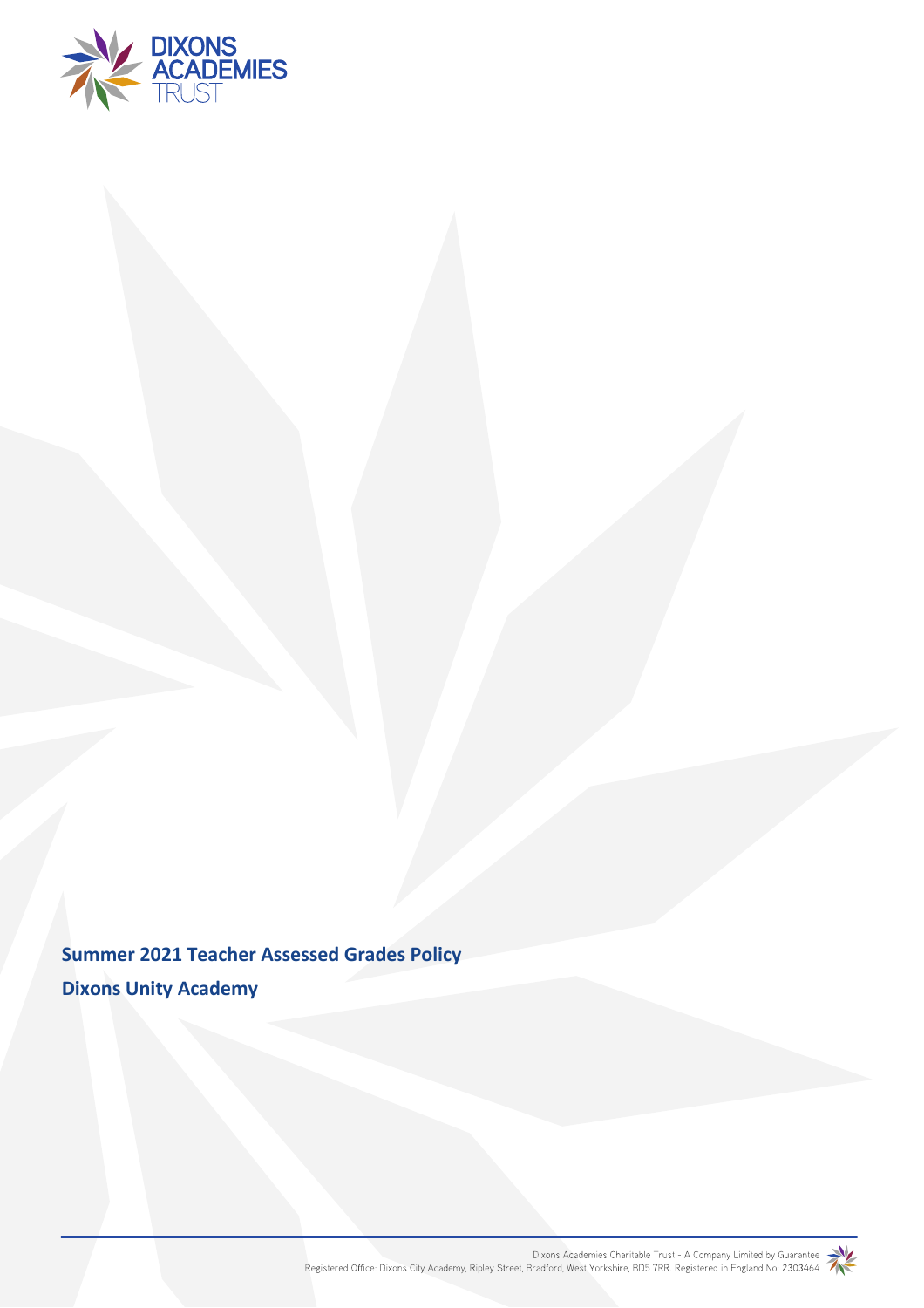# **Statement of Intent**

The purpose of this policy is:

- to ensure that teacher assessed grades are determined fairly, consistently, free from bias and effectively within and across departments.
- to ensure the operation of effective processes with clear guidelines and support for staff.
- to ensure that all staff involved in the processes clearly understand their roles and responsibilities.
- to support teachers to take evidence-based decisions in line with Joint Council for Qualifications guidance.
- to ensure the consideration of historical centre data in the process, and the appropriate decision making in respect of, teacher assessed grades.
- to support a high standard of internal quality assurance in the allocation of teacher assessed grades.
- to support our centre in meeting its obligations in relation to equality legislation.
- to ensure our centre meets all requirements set out by the Department of Education, Ofqual, the Joint Council for Qualifications and awarding organisations for Summer 2021 qualifications.
- to ensure the process for communicating to candidates and their parents / carers how they will be assessed is clear, in order to give confidence.

# **Roles and responsibilities**

This section gives details of the roles and responsibilities within our centre:

#### **Head of Centre**

- Our Head of Centre, Danny Carr, will be responsible for approving our policy for determining teacher assessed grades.
- Our Head of Centre has overall responsibility for Dixons Unity Academy as an examinations centre and will ensure that clear roles and responsibilities of all staff are defined.
- Our Head of Centre will confirm that teacher assessed grade decisions represent the academic judgement made by teachers and that the checks in place ensure these align with the guidance on standards provided by awarding organisations.
- Our Head of Centre will ensure a robust internal quality assurance process has been produced and signed-off in advance of results being submitted.

#### **Senior Leadership Team and Heads of Department**

Our Senior Leadership Team and Heads of Departments will:

- provide training and support to our other staff.
- support the Head of Centre in the quality assurance of the final teacher assessed grades.
- ensure an effective approach within and across departments and authenticating the preliminary outcome from single teacher subjects.
- be responsible for ensuring staff have a clear understanding of the internal and external quality assurance processes and their role within it.
- ensure that all teachers within their department make consistent judgements about student evidence in deriving a grade.
- ensure all staff conduct assessments under the appropriate levels of control with reference to guidance provided by the Joint Council for Qualifications.
- ensure teachers have the information required to make accurate and fair judgments.
- ensure that a Head of Department Checklist is completed for each qualification that they are submitting.

### **Teachers / Specialist Teachers / SENDCo**

Our teachers, specialist teachers and SENDCo will:

- ensure they conduct assessments under our centre's appropriate levels of control and have sufficient evidence, in line with this Centre Policy and guidance from the Joint Council for Qualifications, to provide teacher assessed grades for each student they have entered for a qualification.
- ensure that the teacher assessed grade they assign to each student is a fair, valid and reliable reflection of the assessed evidence available for each student.
- make judgements based on what each student has been taught and what they have been assessed on, as outlined in the section on grading in the main JCQ guidance**.**

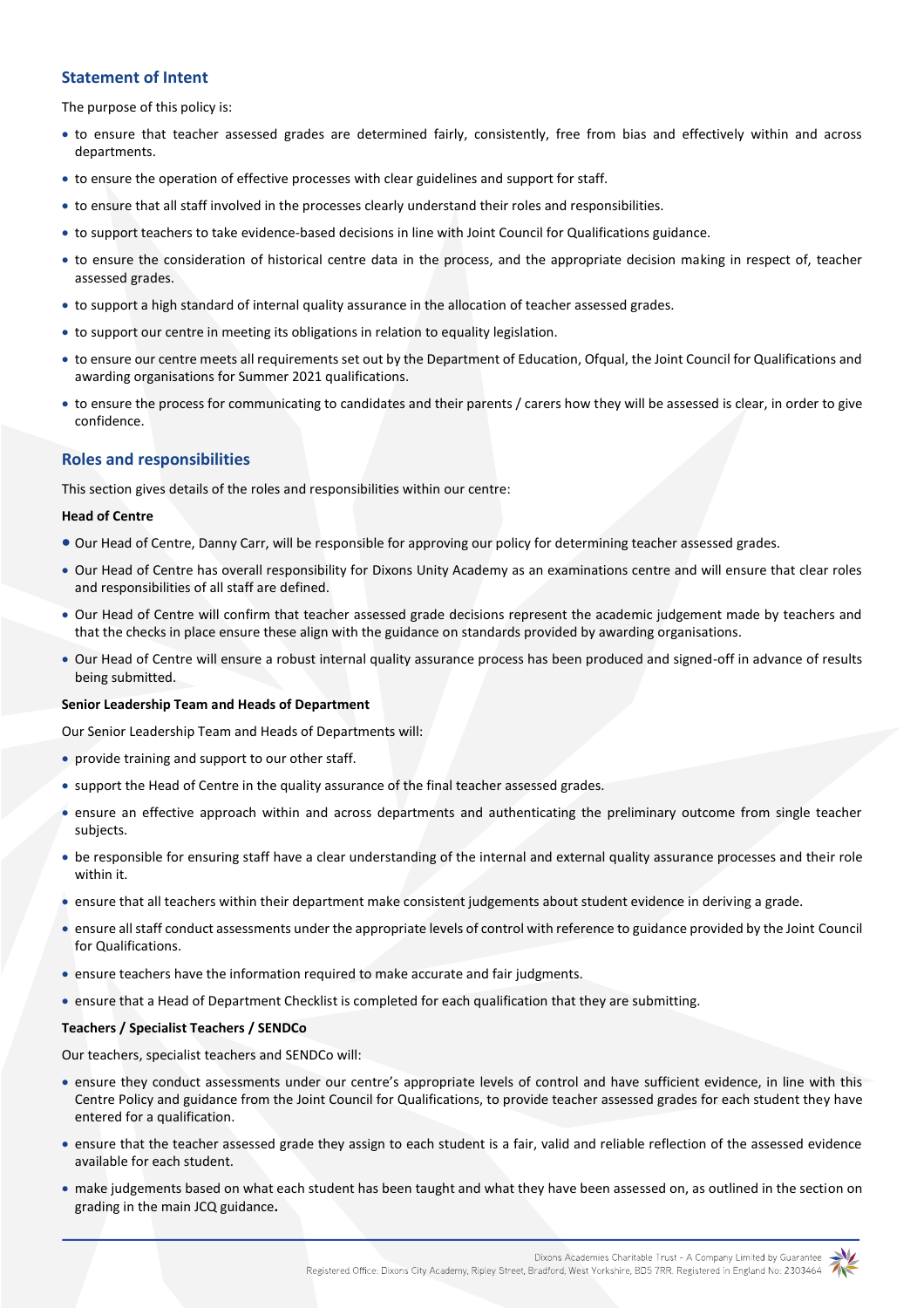- produce an Assessment Record for each subject cohort, that includes the nature of the assessment evidence being used, the level of control for assessments considered, and any other evidence that explains the determination of the final teacher assessed grades. Any necessary variations for individual students will also be recorded.
- securely store and be able to retrieve sufficient evidence to justify their decisions.

#### **Examinations Officer**

Our Examinations Officer will:

be responsible for the administration of our final teacher assessed grades and for managing the post-results services.

# **Training, support and guidance**

This section provides details of the approach our centre will take to training, support and guidance in determining teacher assessed grades this year.

- Teachers involved in determining grades in our centre will attend any centre-based training to help achieve consistency and fairness to all students.
- Training will be provided by our central Cross Cutting Teams to help achieve consistency and fairness to all students.
- Teachers will engage fully with all training and support that has been provided by the Joint Council for Qualifications and the awarding organisations.

This section provides details of our approach to training, support and guidance for newly qualified teachers and teachers less familiar with assessment.

- We will provide mentoring from experienced teachers to NQTs and teachers less familiar with assessment.
- We will put in place additional internal reviews of teacher assessed grades for NQTs and other teachers as appropriate.

# **Use of evidence**

This section gives details in relation to our use of evidence.

- Teachers making judgements will have regard to the Ofqual Head of Centre guidance on recommended evidence, and further guidance provided by awarding organisations.
- All candidate evidence used to determine teacher assessed grades, and associated documentation, will be retained and made available for the purposes of external quality assurance and appeals.
- We will be using student work produced in response to assessment materials provided by our awarding organisation(s), including groups of questions, past papers or similar materials such as practice or sample papers.
- We will use non-exam assessment work (often referred to as coursework), even if this has not been fully completed.
- We will use student work produced in centre-devised tasks that reflect the specification, that follow the same format as awarding organisation materials, and have been marked in a way that reflects awarding organisation mark schemes.
- We will use substantial class or homework (including work that took place during remote learning).
- We will use internal tests taken by pupils.
- We will use mock exams taken over the course of study.
- We will use records of a student's capability and performance over the course of study in performance-based subjects such as music, drama and PE.
- We will use additional assessment materials to give students the opportunity to show what they know, understand or can do in an area of content that has been taught but not yet assessed.
- We will use additional assessment materials to give students an opportunity to show improvement, for example, to validate or replace an existing piece of evidence.
- We will use additional assessment materials to support consistency of judgement between teachers or classes by giving everyone the same task to complete.
- *We will combine and/or remove elements of questions where, for example, a multi-part question includes a part which focuses on an element of the specification that hasn't been taught.*

Our centre will ensure the appropriateness of evidence and balance of evidence in arriving at grades in the following ways:

- We will consider the level of control under which an assessment was completed, for example, whether the evidence was produced under high control and under supervision or at home.
- We will ensure that we are able to authenticate the work as the student's own, especially where that work was not completed within the school or college.

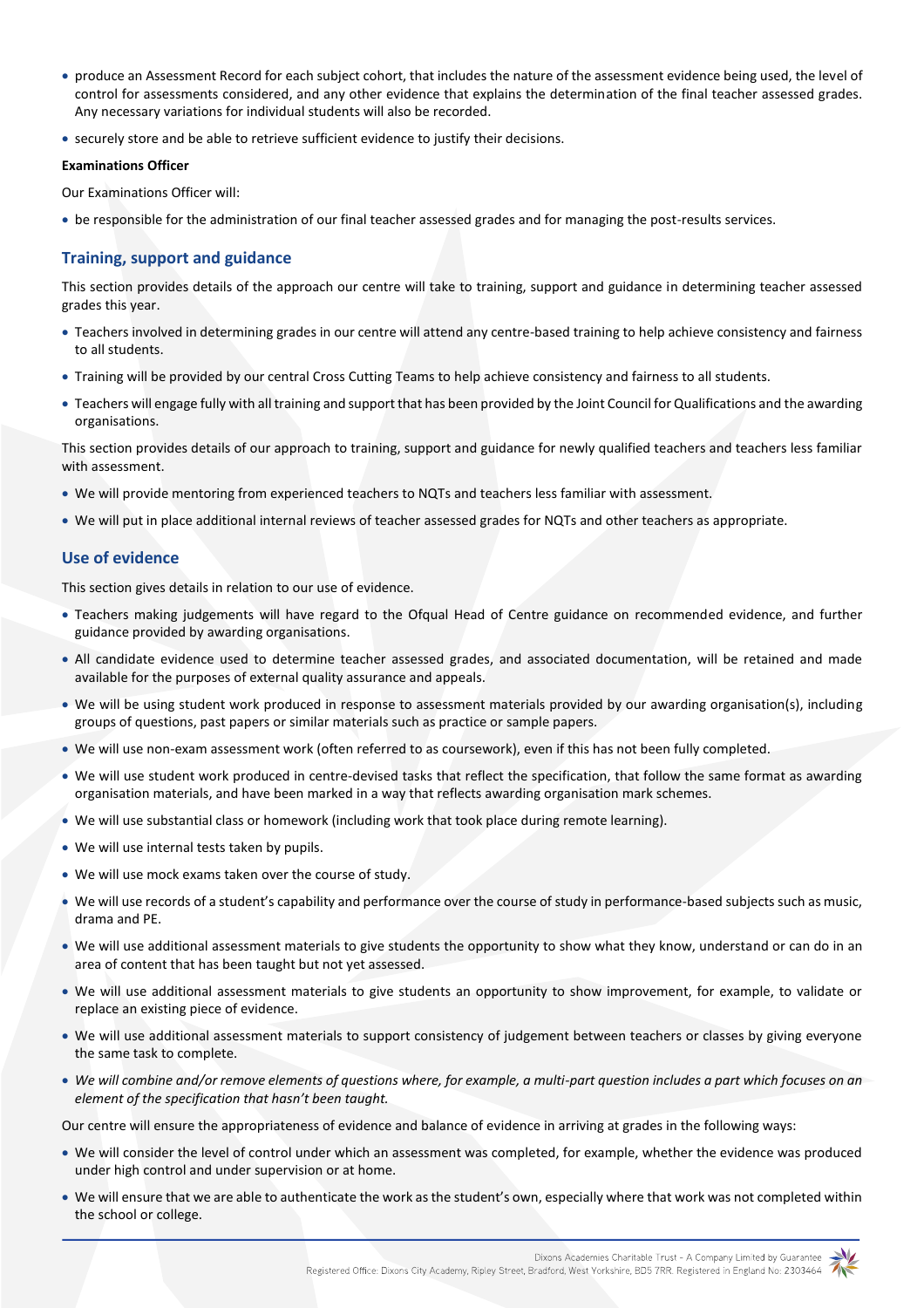- We will consider the limitations of assessing a student's performance when using assessments that have been completed more than once, or drafted and redrafted, where this is not a skill being assessed.
- We will consider the specification and assessment objective coverage of the assessment.
- We will consider the depth and breadth of knowledge, understanding and skills assessed, especially higher order skills within individual assessments.

# **Determining teacher assessed grades**

We give details here of our centre's approach to awarding teacher assessed grades*.*

- Our teachers will determine grades based on evidence which is commensurate with the standard at which a student is performing, i.e. their demonstrated knowledge, understanding and skills across the content of the course they have been taught.
- Our teachers will record how the evidence was used to arrive at a fair and objective grade, which is free from bias.
- Our teachers will produce an Assessment Record for each subject cohort and will share this with their Head of Department. Any necessary variations for individual students will also be shared.

# **Internal Quality Assurance**

This section gives details of our approach to internal standardisation, within and across subject departments.

- We will ensure that all teachers involved in deriving teacher assessed grades read and understand this Centre Policy document.
- In subjects where there is more than one teacher and/or class in the department, we will ensure that our centre carries out an internal standardisation process.
- We will ensure that all teachers are provided with training and support to ensure they take a consistent approach to:
	- o arriving at teacher assessed grades.
	- o marking of evidence.
	- o reaching a holistic grading decision.
	- o applying the use of grading support and documentation.
- We will conduct internal standardisation across all grades.
- We will ensure that the Assessment Record will form the basis of internal standardisation and discussions across teachers to agree the awarding of teacher assessed grades.
- Where necessary, we will review and reflect on individual grading decisions to ensure alignment with the standards as outlined by our awarding organisation(s).
- Where appropriate, we will amend individual grade decisions to ensure alignment with the standards as outlined by our awarding organisation(s).
- Where there is only one teacher involved in marking assessments and determining grades, then the output of this activity will be reviewed by an appropriate member of staff within the centre.
- This will be conducted by an experienced teacher in the same subject from another Dixons academy, or a member of the academy Senior Leadership Team.
- In respect of equality legislation, we will consider the range of evidence for students of different protected characteristics that are included in our internal standardisation.

# **Comparison of teacher assessed grades to results for previous cohorts**

This section gives details of our internal process to ensure a comparison of teacher assessed grades at qualification level to results for previous cohorts in our centre taking the same qualification.

- We will compile information on the grades awarded to our students in past June series for 2019.
- We will consider the size of our cohort from year to year.
- We will consider the stability of our centre's overall grade outcomes from year to year.
- We will consider both subject and centre level variation in our outcomes during the internal quality assurance process.
- We will prepare a succinct narrative on the outcomes of the review against historic data which, in the event of significant divergence from the qualifications-levels profiles attained in previous examined years, address the reasons for this divergence. This commentary will be available for subsequent review during the QA process.

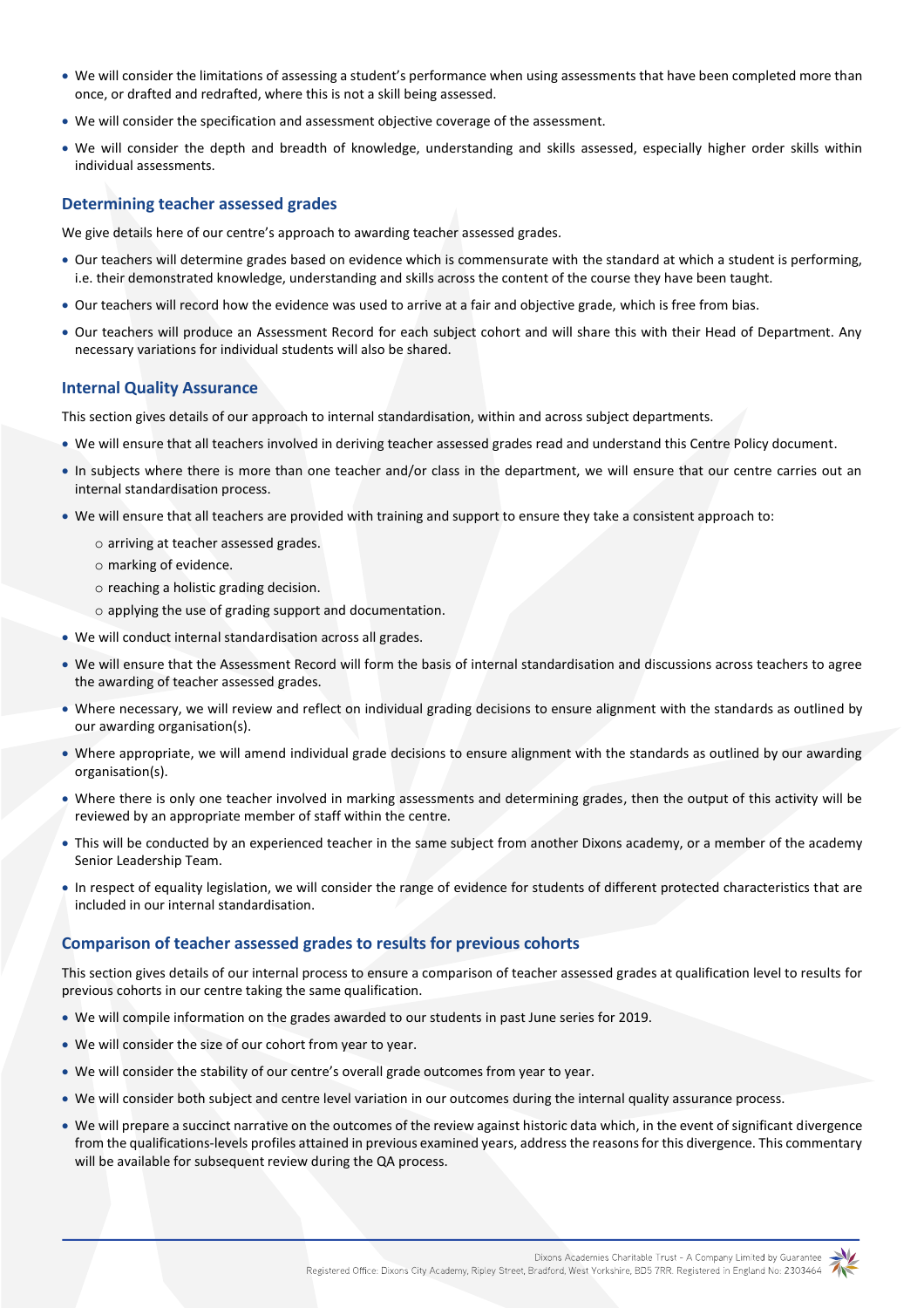This section gives details of the approach our centre will follow if our initial teacher assessed grades for a qualification are viewed as overly lenient or harsh compared to results in previous years.

- We will compile historical data giving appropriate regard to potential mixtures of A\*-G and 9-1 grades in GCSEs. Where required, we will use the Ofqual guidance to convert legacy grades into the new 9 to 1 scale.
- We will bring together other data sources that will help to quality assure the grades we intend to award in 2021.

This section gives details of changes in our cohorts that need to be reflected in our comparisons.

- We will omit subjects that we no longer offer from the historical data.
- We will independently review any subjects that have significant changes in cohort size in the past three years.

#### **Reasonable adjustments and mitigating circumstances (special consideration)**

This section gives details of our approach to access arrangements and mitigating circumstances (special consideration).

- Where students have agreed access arrangements or reasonable adjustments (for example a reader or scribe) we will make every effort to ensure that these arrangements are in place when assessments are being taken.
- Where an assessment has taken place without an agreed reasonable adjustment or access arrangement, we will look to replace that assessment from the basket of evidence and use an alternative.
- If the access arrangement / reasonable adjustment was not in place, the teacher must record the reason for this and will take this into account when making their final judgement.
- Where illness or other personal circumstances might have affected performance in assessments used in determining a student's standard of performance, we will take account of this when making judgements.
- We will record how we have incorporated any necessary variations to take account of the impact of illness or personal circumstances on the performance of individual students in assessments.
- To ensure consistency in the application of special consideration, we will ensure all teachers have read and understood the document: JCQ – [A guide to the special consideration process, with effect from 1 September 2020.](https://www.jcq.org.uk/wp-content/uploads/2020/08/A-guide-to-the-spec-con-process-202021-Website-version.pdf)

### **Addressing disruption / Differentiated Lost Learning (DLL)**

This section gives details of our approach to address disruption or differentiated lost teaching.

Teacher assessed grades will be determined based on evidence of the content that has been taught and assessed for each student.

#### **Objectivity**

This section gives a summary of the arrangements in place within our centre in relation to objectivity.

Staff will fulfil their duties and responsibilities in relation to relevant equality and disability legislation.

Senior Leaders, Heads of Department and Centre will consider:

- sources of unfairness and bias (situations / contexts, difficulty, presentation and format, language, conditions for assessment, marker preconceptions).
- how to minimise bias in questions and marking and hidden forms of bias.
- bias in teacher assessed grades.
- To ensure objectivity, all staff involved in determining teacher assessed grades will be made aware that:
- unconscious bias can skew judgements.
- the evidence presented should be valued for its own merit as an indication of performance and attainment.
- teacher assessed grades should not be influenced by candidates' positive or challenging personal circumstances, character, behaviour, appearance, socio-economic background, or protected characteristics.
- unconscious bias is more likely to occur when quick opinions are formed.

Our internal standardisation process will help to ensure that there are different perspectives to the quality assurance process.

#### **Recording decisions and retention of evidence and data**

This section outlines our approach to recording decisions and retaining evidence and data.

 We will ensure that teachers and Heads of Departments maintain records that show how the teacher assessed grades process operated, including the rationale for decisions in relation to individual marks / grades.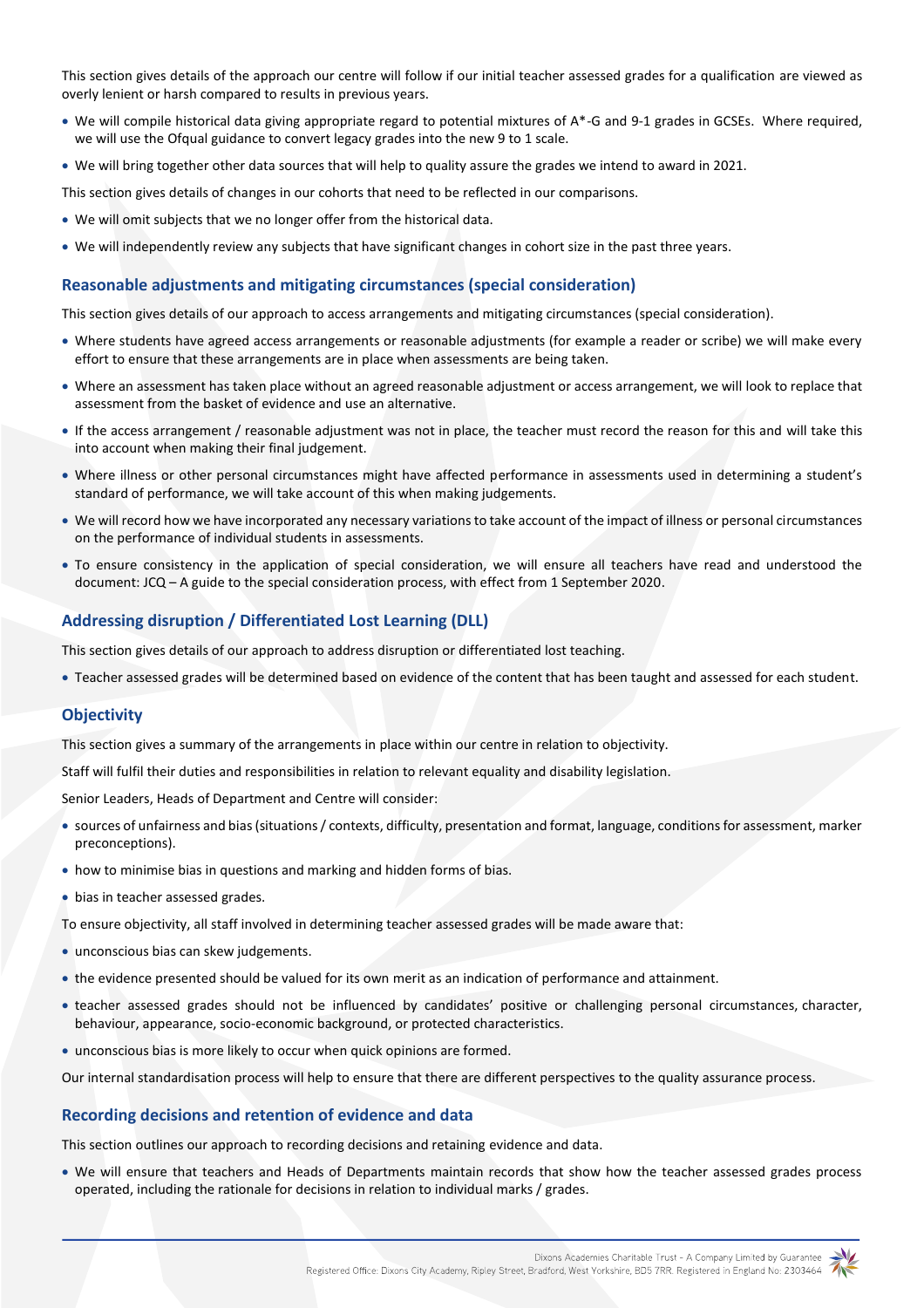- We will ensure that evidence is maintained across a variety of tasks to develop a holistic view of each student's demonstrated knowledge, understanding and skills in the areas of content taught.
- We will put in place recording requirements for the various stages of the process to ensure the accurate and secure retention of the evidence used to make decisions.
- We will comply with our obligations regarding data protection legislation.
- We will ensure that the grades accurately reflect the evidence submitted.
- We will ensure that evidence is retained electronically or on paper in a secure centre-based system that can be readily shared with our awarding organisation(s).

# **Authenticating evidence**

This section of our Centre Policy details the mechanisms in place to ensure that teachers are confident in the authenticity of evidence, and the process for dealing with cases where evidence is not thought to be authentic.

- Robust mechanisms, which will include acceptable evidence lists and defined completion standards, will be in place to ensure that teachers are confident that work used as evidence is the students' own and that no inappropriate levels of support have been given to students to complete it, either within the centre or with external tutors.
- It is understood that awarding organisations will investigate instances where it appears evidence is not authentic. We will follow all guidance provided by awarding organisations to support these determinations of authenticity.

# **Confidentiality**

This section details the measures in place in our centre to maintain the confidentiality of grades, while sharing information regarding the range of evidence on which the grades will be based.

- All staff involved have been made aware of the need to maintain the confidentiality of teacher assessed grades.
- All teaching staff have been briefed on the requirement to share details of the range of evidence on which students' grades will be based, while ensuring that details of the final grades remain confidential.
- Relevant details from this Policy, including requirements around sharing details of evidence and the confidentiality requirements, have been shared with parents / carers.

### **Malpractice**

This section details the measures in place in our centre to prevent malpractice and, where that proves impossible, to handle cases in accordance with awarding organisation requirements.

- Our general centre policies regarding malpractice, maladministration and conflicts of interest have been reviewed to ensure they address the specific challenges of delivery in Summer 2021.
- All staff involved have been made aware of these policies, and have received training in them as necessary.
- All staff involved have been made aware of the specific types of malpractice which may affect the Summer 2021 series including:
	- o breaches of internal security.
	- o deception.
	- o improper assistance to students.
	- o failure to appropriately authenticate a student's work.
	- o over direction of students in preparation for common assessments.
	- o allegations that centres have submitted grades supported by evidence that they know to be inaccurate.
	- o centres enter students who were not originally intending to certificate a grade in the Summer 2021 series.
	- o failure to engage as requested with awarding organisations during the External Quality Assurance and appeal stages.
	- o failure to keep appropriate records of decisions made and teacher assessed grades.
- The consequences of malpractice or maladministration as published in the JCQ guidance: *[JCQ Suspected](https://www.jcq.org.uk/exams-office/malpractice/jcq-suspected-malpractice-policies-and-procedures-2019-2020)* Malpractice: Policies and Procedures and including the risk of a delay to students receiving their grades, up to, and including, removal of centre status have been outlined to all relevant staff.

## **Conflicts of Interest**

This section details our approach to addressing conflicts of interest, and how we will respond to such allegations.

 To protect the integrity of assessments, all staff involved in the determination of grades must declare any conflict of interest such as relationships with students to our Head of Centre for further consideration.